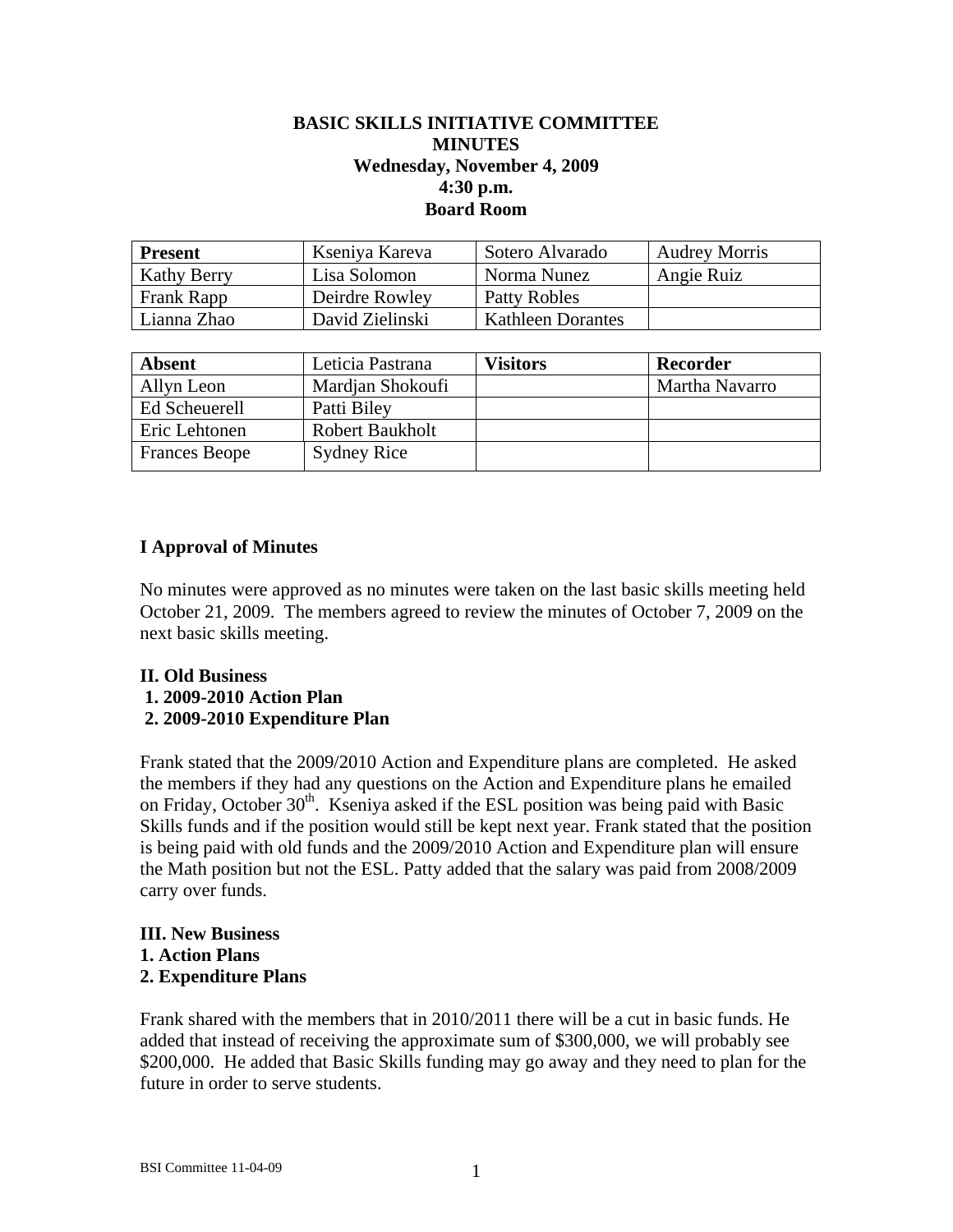Frank distributed to the members a list of eight questions and asked the members to think about the eight items referenced on the list. During the meeting, Frank and the members discussed questions one, three, four, five and seven:

- *Do we want a mission statement?*  Lisa Solomon suggested if there is an early version of one mission, to edit in order to create a cleaner version; Frank added if there is not one, to create a mission statement.
- *How should we approach following through on all of out action plans?*
- *Do we want a system for reporting spending? For reporting data?*  Frank asked the members if they should give reports or have a way on reporting data on their reports. Deirdre stated that it would be easier to report at every meeting. Lisa suggested reporting once a month the finances spent on campus. Kathleen agreed with Lisa in regards to report where the basic skills money is going. Norma would like to know if there is a follow –up on the students who participate in the writing pods.
- *What do we need data on? What data?*

Frank asked the members if a focus group should be created to look for data. He added that some of the data they should look for is on retention, success, the length of time to transfer. Angie suggested creating an excel spreadsheet to input class rates and then compare results with the Chancellor's office. The members discussed why the internal data is not matching the Chancellor's office data. They added that the committee should be looking at the data, for instance, English and Math Instructors. Frank asked who looks at the data. Kathy Berry replied that the Chancellor's office does. Kathy notified the members that Dawn Chun can assist with the data. All Dawn needs is the course and semester information.

- *What do we wish to do in regard to staff development for Basic Skills?*  Frank asked the members to brainstorm and come up with ideas to create staff development even if basic skills funds are not available. Deirdre expressed that giving up office by appointment hours to participate in SLO's was unpopular. Deirdre asked if it was possible to participate in staff development instead of paying instructors. Kathy suggested to the members when attending conferences, to share the information learned with others. One idea Katy suggested is placing the information on our website. Frank added to do a power point presentation and share with the other divisions. Kathy stated that individuals will attend workshops if an incentive, such as food, is provided, even if the full day is not paid. .
- *What are our long term goals? (How do we define long term?) short term goals? (short term?)*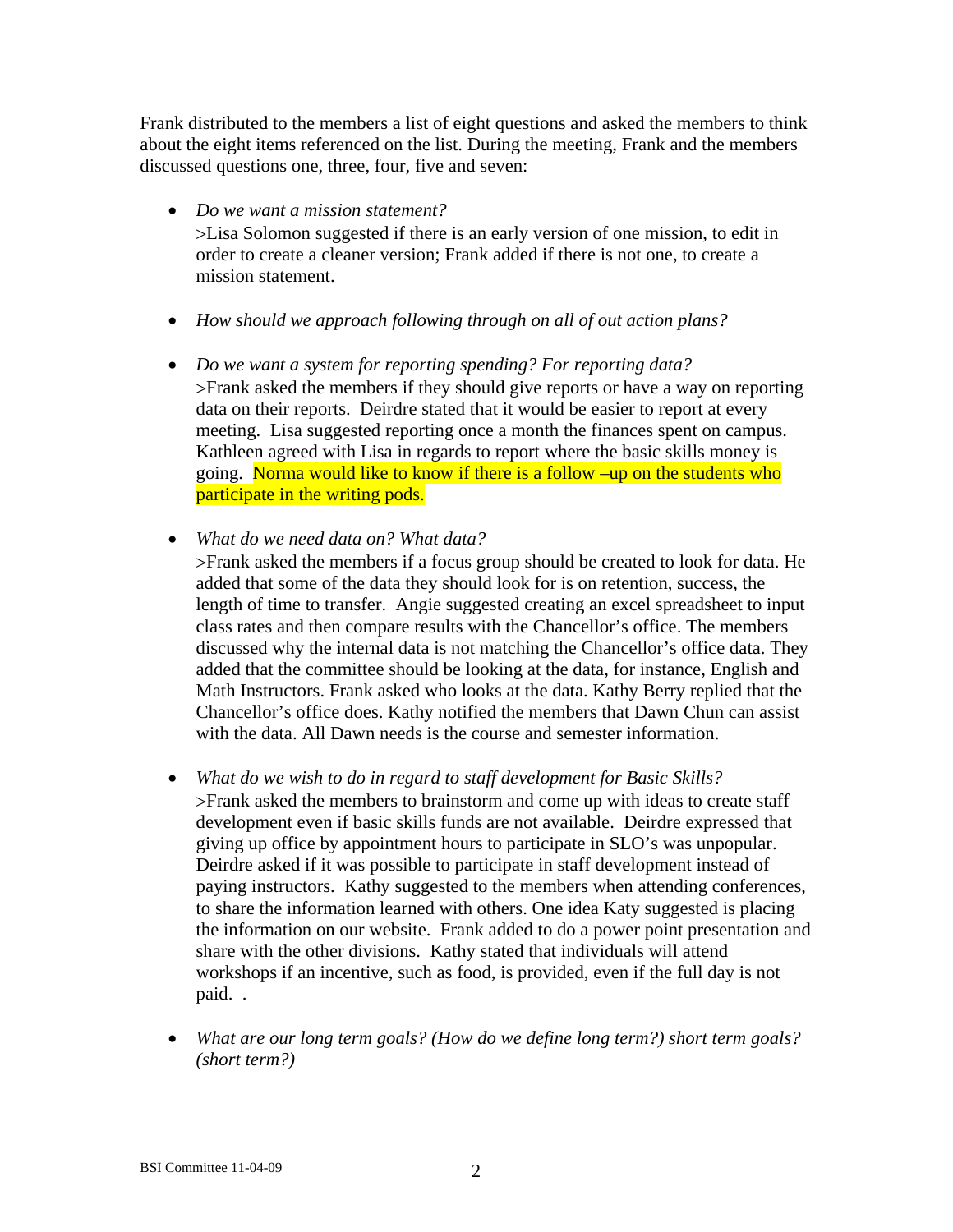*How do we wish to handle the roll over money? Leave it to faculty and/or Institutes? Open it up for proposals?* 

Kathy reminded the members that any time someone is hired using basic skills monies, we are committed to utilize the money to pay who we hired as long as the categorical funds are available. She went on to state that those fund need to come off from the top first when working on the expenditure plans or you will not have enough money for the following year. Kathy added that there are times when the funding ends, some categorical positions become district positions. Kseniya asked Kathy how many instructors were hired with Basic Skills funds. Kathy responded three were hired. Two of the three are two year temp and one is a one year temp. Kathleen stated that she does not recall the math position. Deirdre stated that the second math teaching position was not brought up or approved by the Basic Skills Committee.

Lianna asked if 2008/2009 carry over funds need to be spent by June 30, 2010. Frank replied that it is a three year cycle. Patty stated that the funds from 2008/2009 will be carried over for one more year. Lianna asked if funds from 2008/2009 can be used on something initially allocated so it could be carry over three years. Frank replied that the problem would be the faculty that was hired. He expressed that they should not fight to be a priority. He added that recent request can be placed on a list and just wait. Patty asked if funds set aside for the institute will be reduced. Frank replied that is one reason the data is needed. For instance, compare results of Basic Skills Institute to the writing pods data to determine which could be cut. Kathy asked if gas card would be provided again during the winter institute. Frank responded that there are some gas cards that were left over from the summer institute. He stated that they can cut back on the lunch vouchers. Frank also stated that just because the 2010 Summer Institute is on the expenditure plan, it does not have to happen.

*How shall we proceed if all of the money is cut?* 

## **IV. Other**

Frank shared with the members the results of the nine questionnaires he received back. He stated that at best a few saw the program as moderately successful in only one or two ways. . The questionnaire was distributed to the Basic Skills Committee, Board of Trustees and Administrators. The questionnaire was in reference to Imperial Valley College's status on a number of aspects of the Basic Skills program. The results of the questionnaire will be used by the basic skills committee to better determine long term and short term goals and to create more effective action plans for the college.

Franks discussed with the members the issues with recoding. According to the ARCC, IVC is four levels below. He stated that the recoding report is due March  $1<sup>st</sup>$ . If the report is followed accurately, it will correct all previous reports.